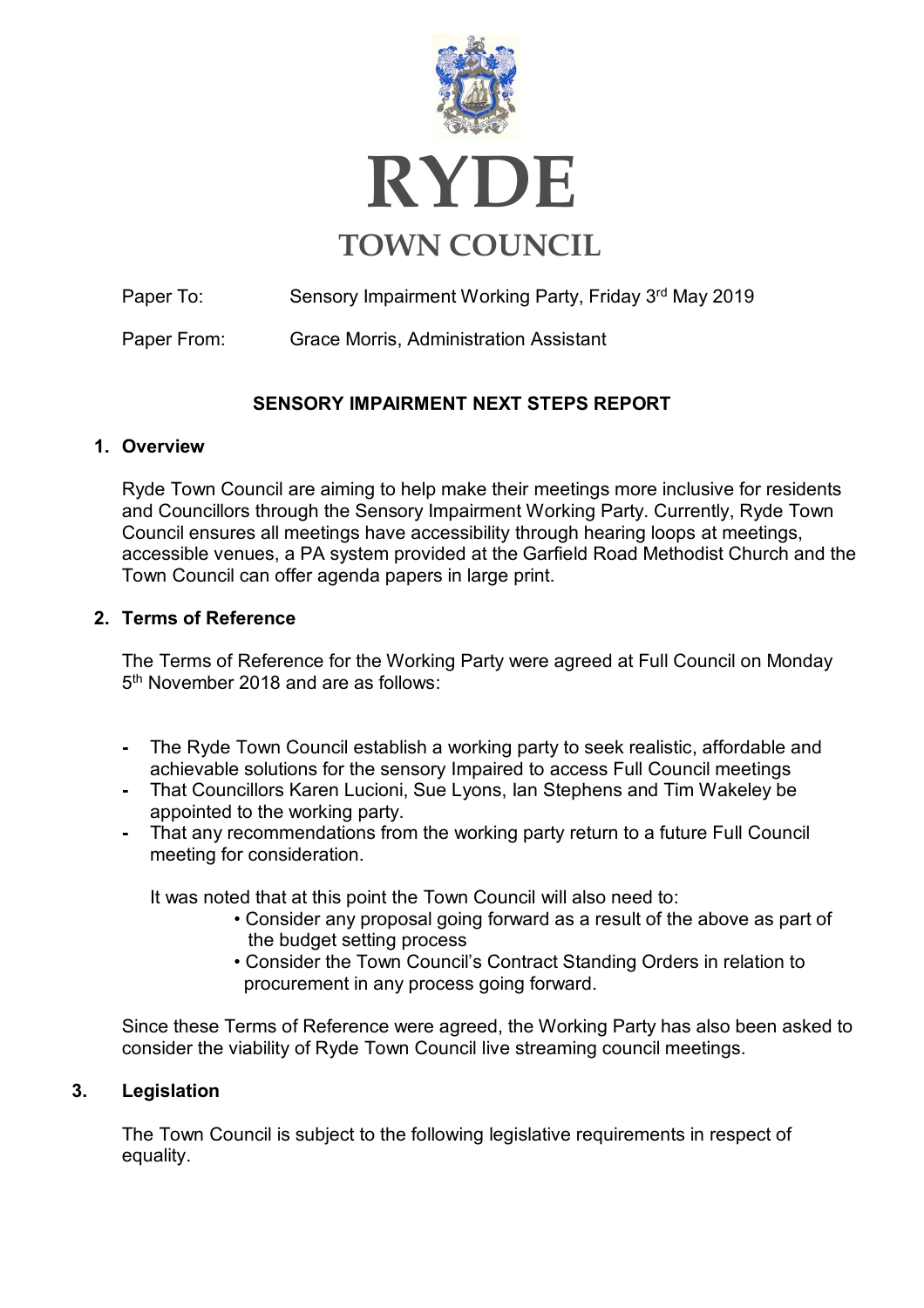#### *Equality Act 2010 Section 20 - Duty to make adjustments*

**(1)** Where this Act imposes a duty to make reasonable adjustments on a person, this section, sections 21 and 22 and the applicable Schedule apply; and for those purposes, a person on whom the duty is imposed is referred to as A.

**(2)** The duty comprises the following three requirements.

**(3)** The first requirement is a requirement, where a provision, criterion or practice of A's puts a disabled person at a substantial disadvantage in relation to a relevant matter in comparison with persons who are not disabled, to take such steps as it is reasonable to have to take to avoid the disadvantage.

**(4)** The second requirement is a requirement, where a physical feature puts a disabled person at a substantial disadvantage in relation to a relevant matter in comparison with persons who are not disabled, to take such steps as it is reasonable to have to take to avoid the disadvantage.

**(5)** The third requirement is a requirement, where a disabled person would, but for the provision of an auxiliary aid, be put at a substantial disadvantage in relation to a relevant matter in comparison with persons who are not disabled, to take such steps as it is reasonable to have to take to provide the auxiliary aid.

### *Equality Act 2010 Section 58 – Official Business of Members*

**(6)** A duty to make reasonable adjustments applies to a local authority.

The Town Council is subject to the following legislative requirements in respect of allowing members of the public to record the meeting.

#### *The Openness of Local Government Regulations 2014*

 The Openness of Local Government Regulations 2014 have made it easier for members of the public (including the press) attending a meeting to record the proceedings. Recording may take the form of photography, filming and audio-recording. There is no right to record proceedings at meetings from which members of the public are excluded, although the council or committee may permit this. It is also permissible for a person (includng a councillor or committee member) to tweet or blog meetings via social media. The Ryde Town Council Standing Order 53 (b) sets out these requirements.

#### **4. Reasonable Adjustments**

It has been determined that the reasonable adjustments mentioned in legislation are mostly aimed at employers adjusting the work place to suit employees with disability. After contacting IWALC for advice, they suggested that reasonable adjustments for members of the public attending meetings would include hearing loops, ramps and large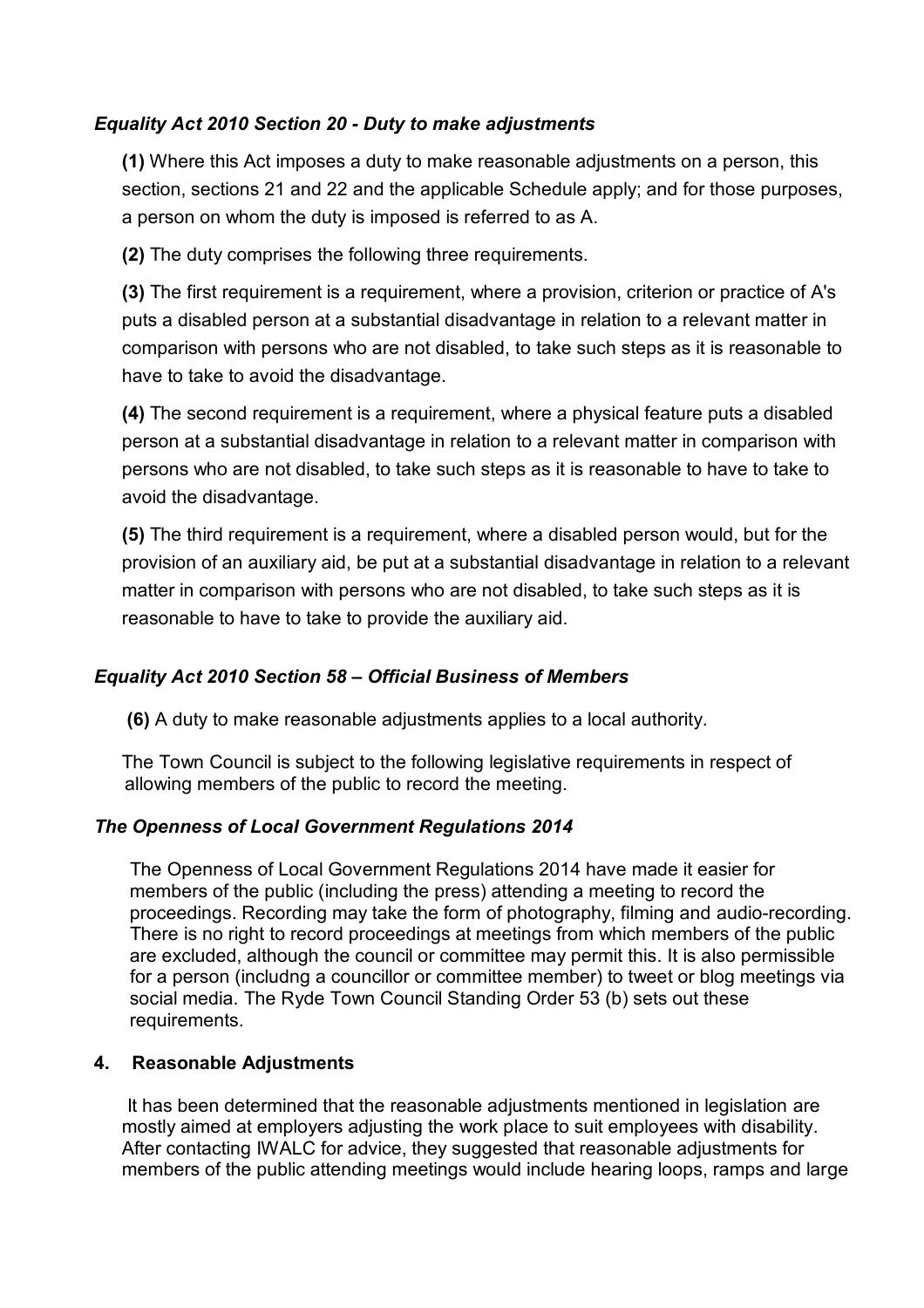print. Offering braille and BSL interpreters would be considered to be substantial adjustments.

#### **Reasonable adjustments on the [www.gov.uk](http://www.gov.uk/) website states:**

*Reasonable adjustments include:*

- changing the recruitment process so a candidate can be considered for a job
- doing things another way, such as allowing someone with social anxiety disorder to have their own desk instead of hot-desking
- making physical changes to the workplace, like installing a ramp for a wheelchair user or an audio-visual fire alarm for a deaf person
- letting a disabled person work somewhere else, such as on the ground floor for a wheelchair user
- changing their equipment, for instance providing a special keyboard if they have arthritis
- allowing employees who become disabled to make a phased return to work, including flexible hours or part-time working
- offering employees training opportunities, recreation and refreshment facilities

Source:<https://www.gov.uk/reasonable-adjustments-for-disabled-workers>

#### **5. Evidence and Research**

Staff have undertaken research to collate as much information as possible to provide the Working Party with options going forward which can be found below. The following research has been conducted:

- Contact with the Isle of Wight Council with regard to:
	- Live streaming and policies / legislation queries surrounding this
	- Their supplier for braille documents
	- If they have a suggested BSL interpreter company
	- Their PA systems at their meeting venues
- Site visit to Garfield Road Methodist Church with a representative from PC Consultants to review facilities available
- Meeting with PC Consultants to discuss options available for all of the aims below
- Research on the .gov.uk website into legislation
- Research in the 'Local Council Administration' book to review legislation
- Request put into the Information Commissioner's Office with regard to consent from staff and councillors for live streaming
- Seeking and revising relevant NALC Topic Notes (LTN's 5 and 78)
- Contacting organisaitons such as RNIB and Action on Hearing Loss for advice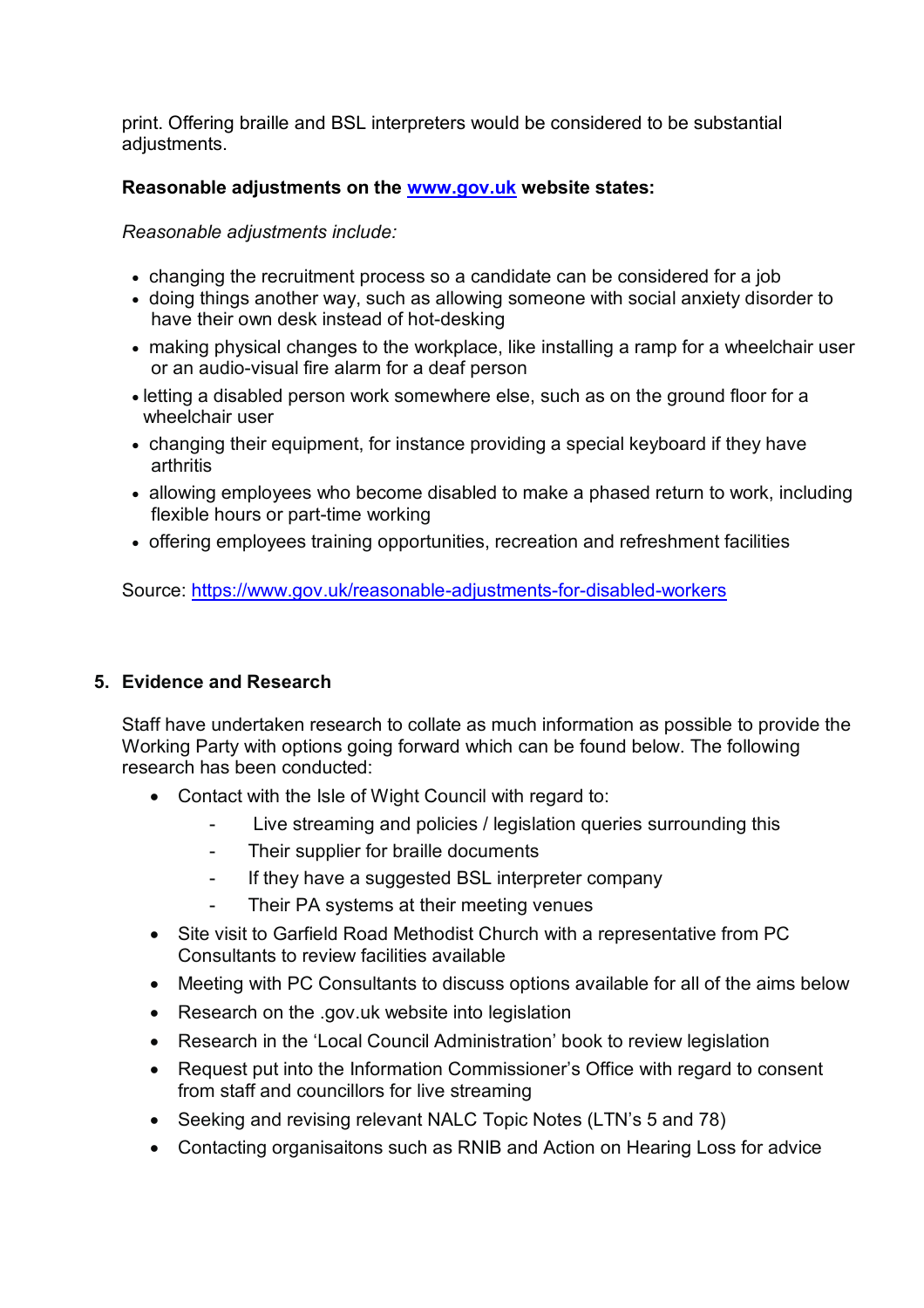- Reviewing other Council's policies and accessibiliy statements (IWC Accessibility For All Guide)
- Researching what provisions other Parish and Town Council's have in place
- Identifying requirements for PA systems
- Contacting local Universities
- Requests for information to the ICO

#### **6. Next Steps**

The Working Party has looked at a range of initiatives aimed at improving access to meetings. Appendix A sets out the 4 key areas of work that have been reviewed along with some information about the issues to consider and then suggests possible options going forward.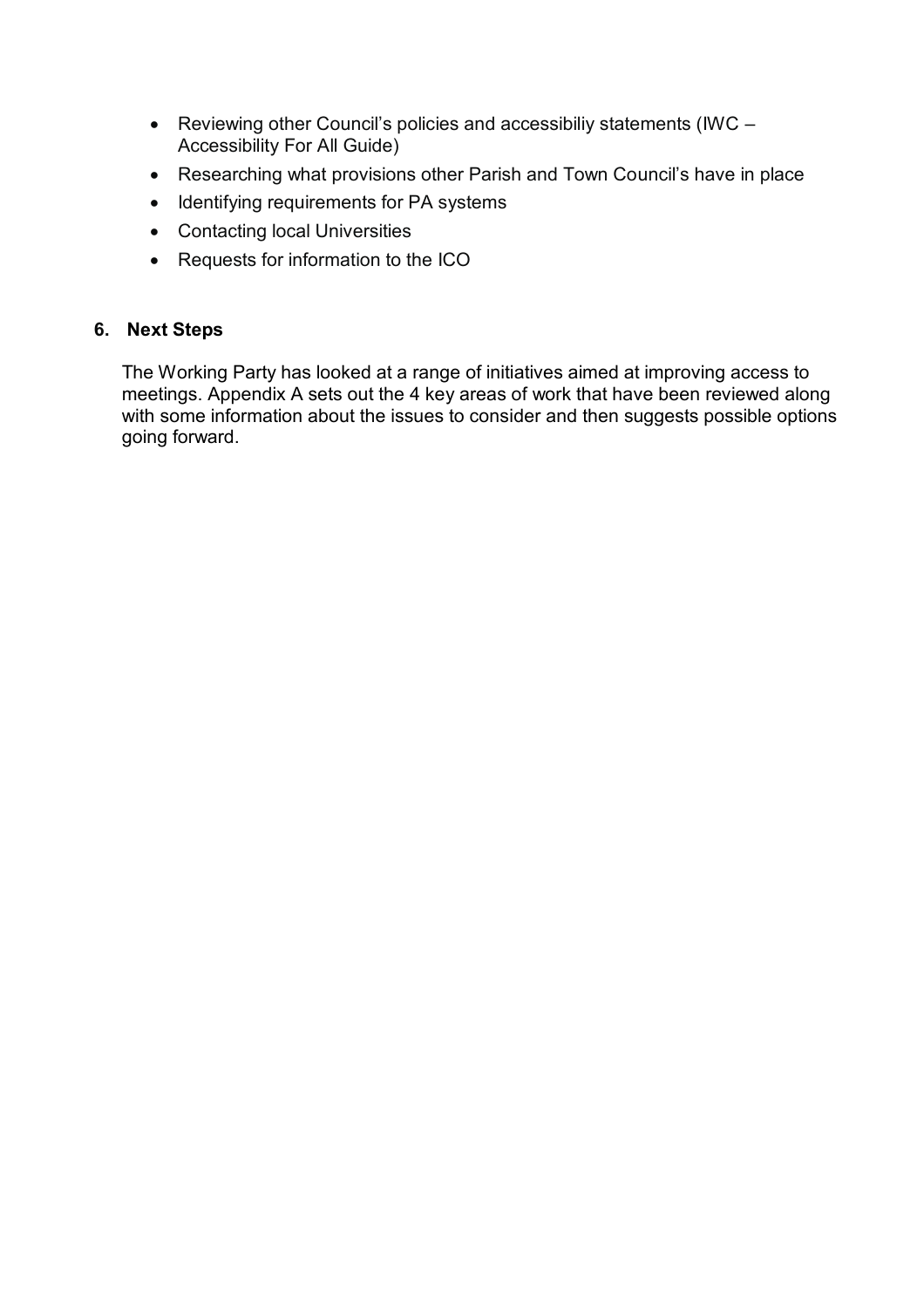# **Appendix A**

| Aim                                                                                                                                                                           | <b>Use</b>                                                                                                                                                                                                | <b>Issues to consider</b>                                                                                                                                                                                                                                                                                                                                                                                                                                                                                                                                                                                                                                                                                                                                                                                                                                                                                                                  | <b>Options going forward</b>                                                                                                                                                                                                                                                                                                                                                                              |
|-------------------------------------------------------------------------------------------------------------------------------------------------------------------------------|-----------------------------------------------------------------------------------------------------------------------------------------------------------------------------------------------------------|--------------------------------------------------------------------------------------------------------------------------------------------------------------------------------------------------------------------------------------------------------------------------------------------------------------------------------------------------------------------------------------------------------------------------------------------------------------------------------------------------------------------------------------------------------------------------------------------------------------------------------------------------------------------------------------------------------------------------------------------------------------------------------------------------------------------------------------------------------------------------------------------------------------------------------------------|-----------------------------------------------------------------------------------------------------------------------------------------------------------------------------------------------------------------------------------------------------------------------------------------------------------------------------------------------------------------------------------------------------------|
| Improving<br>accessibility to<br>meetings for all<br>and ensuring the<br><b>Town Council</b><br>looks professional<br>Improving access<br>to meetings for<br>sensory impaired | To improve<br>accessibility of<br>meetings in<br>conjunction with the<br>hearing loops<br>To esure that<br>residents with<br>sensory<br>impairments can<br>access RTC<br>paperwork and<br>attend meetings | No Wi-Fi required, will work via Bluetooth<br>Quotes procurement process will need to be followed<br>Needs to be mobile for use at other meetings<br>Improved access for all attendees<br>Venue used for RTC meetings already has hearing loop<br>RTC's meeting room 1 has a hearing loop installed<br>Noting on agendas the availability of the hearing loop and agenda<br>in large print is currently underway<br>We would be expected to make provision to allow a signer should<br>a Councillor or member of the public bring one with them<br>Possibility of RTC BSL signer, agenda's in braille or speech to text<br>app:<br>May require 2 signers to assist with discussions or would<br>$\bullet$<br>need to consider that they only signed resolutions / decisions<br>rather than discussion<br>App would require everyone using a device with the app<br>installed, which would require WIFI password or use of<br>personal data | To start a procurement<br>process for the purchase of<br>a mobile wireless PA<br>system<br>To note on all committee<br>and full council agendas the<br>availability of hearing loops,<br>accessible venues and<br>agendas in large print.<br>To note on agendas and the<br>website that we will make<br>provision for any councillor<br>or member of the public<br>should they bring their own<br>signer. |
|                                                                                                                                                                               |                                                                                                                                                                                                           | App may not accurately reflect speech if multiple people are<br>talking either quietly or in a discussion<br>Member of public would need app installed to access<br>$\bullet$<br>transcript or screens would need to be used, which are not<br>currently large enough to display transcript that would be<br>readable by audience<br>Further investigation on Braille required with regard to turn around                                                                                                                                                                                                                                                                                                                                                                                                                                                                                                                                  | To continue investigating<br>the feasaibilty of purchasing<br>RTC provided signers and<br>producing agendas in braille<br>(awaiting advice from IWC).                                                                                                                                                                                                                                                     |
|                                                                                                                                                                               |                                                                                                                                                                                                           | times<br>Further investigation on BSL translator required with regard to cost<br>and locality                                                                                                                                                                                                                                                                                                                                                                                                                                                                                                                                                                                                                                                                                                                                                                                                                                              | That no further work be<br>undertaken on research of a<br>speech to text app as this<br>will not work effectively at<br>meetings held in public                                                                                                                                                                                                                                                           |
| Live Streaming of<br>meetings                                                                                                                                                 | To improve<br>residents access to<br>meetings if they                                                                                                                                                     | The Town Council's Standing Order's allow for press and public to<br>take photographs, film and audio record and report the<br>proceedings at all public meetings.                                                                                                                                                                                                                                                                                                                                                                                                                                                                                                                                                                                                                                                                                                                                                                         | To await ICO advice on<br><b>GDPR</b><br>implications<br>and<br>report back to the working<br>party if required                                                                                                                                                                                                                                                                                           |